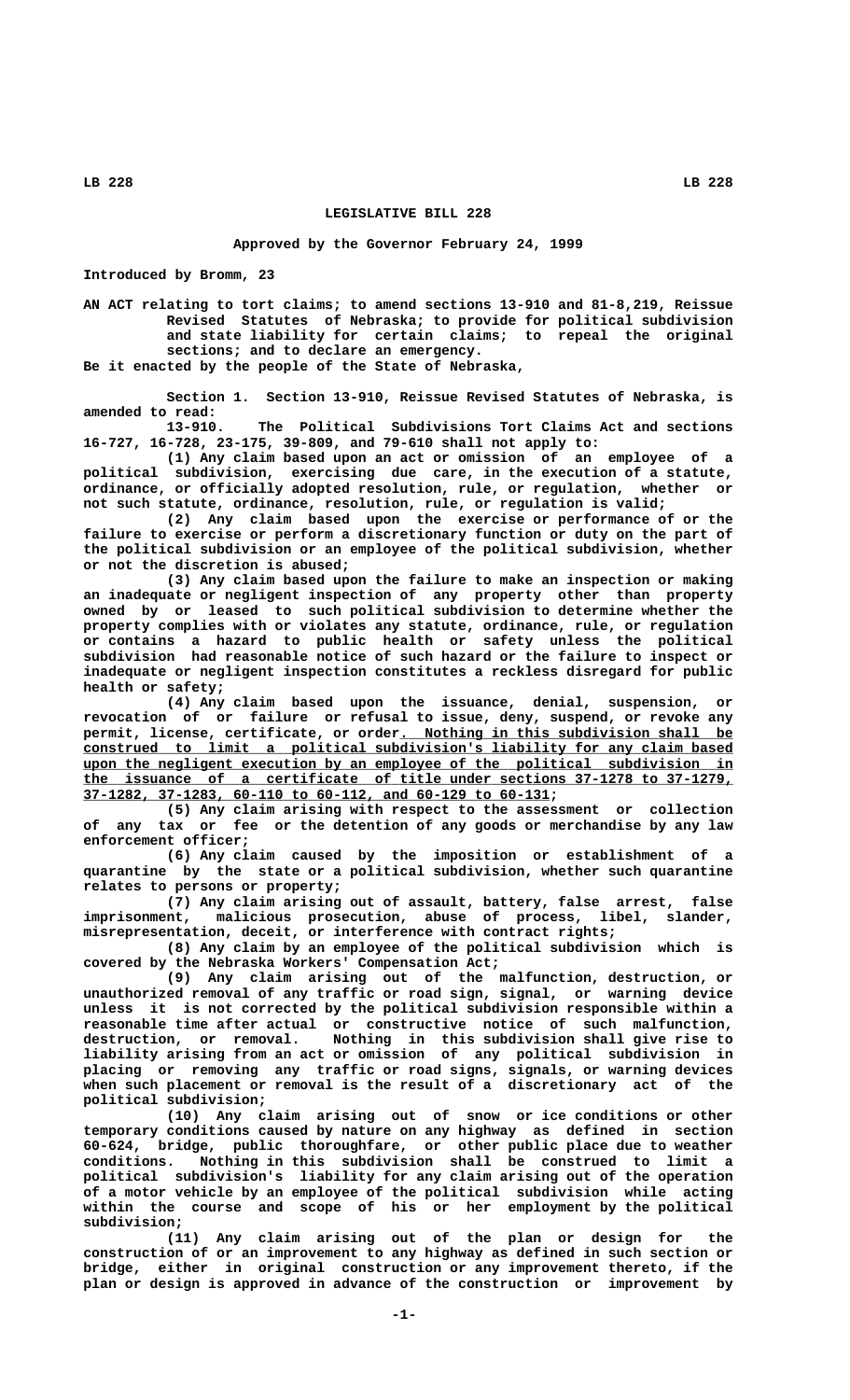**LB 228 LB 228**

**the governing body of the political subdivision or some other body or employee exercising discretionary authority to give such approval; or**

**(12) Any claim arising out of the alleged insufficiency or want of repair of any highway as defined in such section, bridge, or other public thoroughfare. Insufficiency or want of repair shall be construed to refer to the general or overall condition and shall not refer to a spot or localized defect. A political subdivision shall be deemed to waive its immunity for a claim due to a spot or localized defect only if the political subdivision has had actual or constructive notice of the defect within a reasonable time to allow repair prior to the incident giving rise to the claim.**

**Sec. 2. Section 81-8,219, Reissue Revised Statutes of Nebraska, is amended to read:**

**81-8,219. The State Tort Claims Act shall not apply to:**

**(1) Any claim based upon an act or omission of an employee of the state, exercising due care, in the execution of a statute, rule, or regulation, whether or not such statute, rule, or regulation is valid, or based upon the exercise or performance or the failure to exercise or perform a discretionary function or duty on the part of a state agency or an employee of the state, whether or not the discretion is abused;**

**(2) Any claim arising with respect to the assessment or collection of any tax or fee, or the detention of any goods or merchandise by any law enforcement officer;**

**(3) Any claim for damages caused by the imposition or establishment of a quarantine by the state whether such quarantine relates to persons or property;**

**(4) Any claim arising out of assault, battery, false imprisonment, false arrest, malicious prosecution, abuse of process, libel, slander, misrepresentation, deceit, or interference with contract rights;**

**(5) Any claim by an employee of the state which is covered by the Nebraska Workers' Compensation Act;**

**(6) Any claim based on activities of the Nebraska National Guard when such claim is cognizable under the federal Tort Claims Act, 28 U.S.C. 2674, or the National Guard Tort Claims Act of the United States, 32 U.S.C. 715, or when such claim accrues as a result of active federal service or state service at the call of the Governor for quelling riots and civil disturbances;**

**(7) Any claim based upon the failure to make an inspection or making an inadequate or negligent inspection of any property other than property owned by or leased to the state to determine whether the property complies with or violates any statute, ordinance, rule, or regulation or contains a hazard to public health or safety unless the state had reasonable notice of such hazard or the failure to inspect or inadequate or negligent inspection constitutes a reckless disregard for public health or safety;**

**(8) Any claim based upon the issuance, denial, suspension, or revocation of or failure or refusal to issue, deny, suspend, or revoke any permit, license, certificate, or order. Such claim shall also not be filed against a state employee acting within the scope of his or her office.\_** Nothing in this subdivision shall be construed to limit the state's liability for any claim based upon the negligent execution by a state employee in the  **\_\_\_\_\_\_\_\_\_\_\_\_\_\_\_\_\_\_\_\_\_\_\_\_\_\_\_\_\_\_\_\_\_\_\_\_\_\_\_\_\_\_\_\_\_\_\_\_\_\_\_\_\_\_\_\_\_\_\_\_\_\_\_\_\_\_\_\_\_\_\_\_\_\_\_\_\_\_ issuance of a certificate of title under sections 37-1278 to 37-1279, 37-1282, \_\_\_\_\_\_\_\_\_\_\_\_\_\_\_\_\_\_\_\_\_\_\_\_\_\_\_\_\_\_\_\_\_\_\_\_\_\_\_\_\_\_\_\_\_\_\_ 37-1283, 60-110 to 60-112, and 60-129 to 60-131;**

> **(9) Any claim arising out of the malfunction, destruction, or unauthorized removal of any traffic or road sign, signal, or warning device unless it is not corrected by the governmental entity responsible within a reasonable time after actual or constructive notice of such malfunction, destruction, or removal. Nothing in this subdivision shall give rise to liability arising from an act or omission of any governmental entity in placing or removing any traffic or road signs, signals, or warning devices when such placement or removal is the result of a discretionary act of the governmental entity;**

> **(10) Any claim arising out of snow or ice conditions or other temporary conditions caused by nature on any highway as defined in section 60-624, bridge, public thoroughfare, or other state-owned public place due to weather conditions. Nothing in this subdivision shall be construed to limit the state's liability for any claim arising out of the operation of a motor vehicle by an employee of the state while acting within the course and scope of his or her employment by the state;**

> **(11) Any claim arising out of the plan or design for the construction of or an improvement to any highway as defined in such section or bridge, either in original construction or any improvement thereto, if the plan or design is approved in advance of the construction or improvement by the governing body of the governmental entity or some other body or employee exercising discretionary authority to give such approval; or**